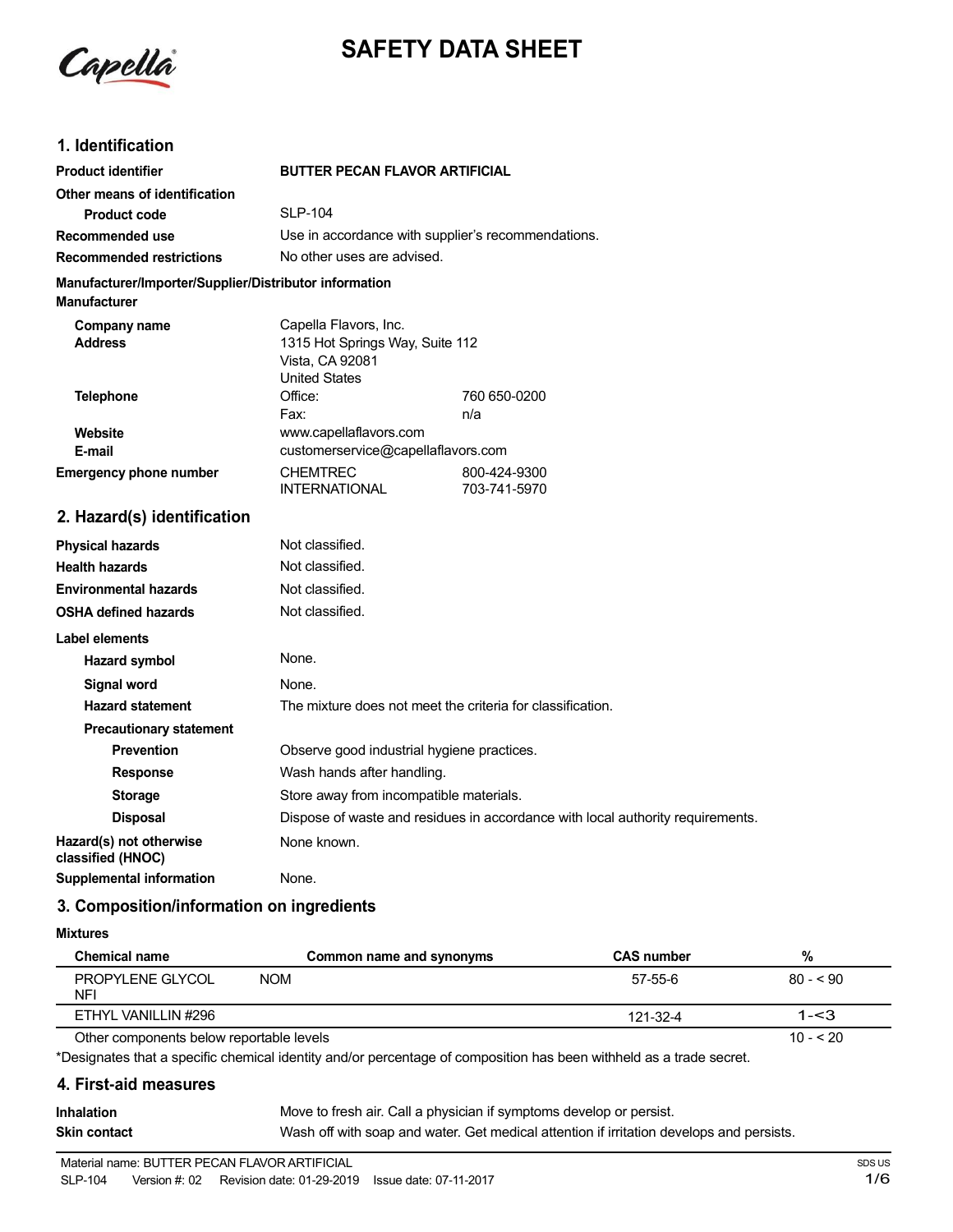| Eye contact                                                                  | Rinse with water. Get medical attention if irritation develops and persists.                                        |
|------------------------------------------------------------------------------|---------------------------------------------------------------------------------------------------------------------|
| Ingestion                                                                    | Rinse mouth. Get medical attention if symptoms occur.                                                               |
| Most important<br>symptoms/effects, acute and<br>delayed                     | Direct contact with eyes may cause temporary irritation.                                                            |
| Indication of immediate<br>medical attention and special<br>treatment needed | Treat symptomatically.                                                                                              |
| <b>General information</b>                                                   | Ensure that medical personnel are aware of the material(s) involved, and take precautions to<br>protect themselves. |
| 5. Fire-fighting measures                                                    |                                                                                                                     |
| Suitable extinguishing media                                                 | Alcohol resistant foam. Powder. Carbon dioxide (CO2).                                                               |
| Unsuitable extinguishing<br>media                                            | Do not use water jet as an extinguisher, as this will spread the fire.                                              |
| Specific hazards arising from<br>the chemical                                | During fire, gases hazardous to health may be formed.                                                               |
| Special protective equipment<br>and precautions for firefighters             | Self-contained breathing apparatus and full protective clothing must be worn in case of fire.                       |
| <b>Fire fighting</b><br>equipment/instructions                               | Move containers from fire area if you can do so without risk.                                                       |
| <b>Specific methods</b>                                                      | Use standard firefighting procedures and consider the hazards of other involved materials.                          |
| <b>General fire hazards</b>                                                  | No unusual fire or explosion hazards noted.                                                                         |

### **6. Accidental release measures**

| Personal precautions,<br>protective equipment and<br>emergency procedures | Keep unnecessary personnel away. For personal protection, see section 8 of the SDS.                                                                                                                                                               |
|---------------------------------------------------------------------------|---------------------------------------------------------------------------------------------------------------------------------------------------------------------------------------------------------------------------------------------------|
| Methods and materials for<br>containment and cleaning up                  | Use water spray to reduce vapors or divert vapor cloud drift.                                                                                                                                                                                     |
|                                                                           | Large Spills: Stop the flow of material, if this is without risk. Dike the spilled material, where this is<br>possible. Absorb in vermiculite, dry sand or earth and place into containers. Following product<br>recovery, flush area with water. |
|                                                                           | Small Spills: Wipe up with absorbent material (e.g. cloth, fleece). Clean surface thoroughly to<br>remove residual contamination.                                                                                                                 |
|                                                                           | Never return spills to original containers for re-use. For waste disposal, see section 13 of the SDS.                                                                                                                                             |
| <b>Environmental precautions</b>                                          | Avoid discharge into drains, water courses or onto the ground.                                                                                                                                                                                    |
| 7. Handling and storage                                                   |                                                                                                                                                                                                                                                   |
| Precautions for safe handling                                             | Avoid prolonged exposure. Observe good industrial hygiene practices.                                                                                                                                                                              |
| Conditions for safe storage,                                              | Store in tightly closed container. Store away from incompatible materials (see Section 10 of the                                                                                                                                                  |

**including any incompatibilities** SDS).

### **8. Exposure controls/personal protection**

### **Occupational exposure limits**

The following constituents are the only constituents of the product which have a PEL, TLV or other recommended exposure limit. At this time, the other constituents have no known exposure limits.

| US. Workplace Environmental Exposure Level (WEEL) Guides |                                                                                                                                                                                                                                                                                                                                                                    |                   |          |
|----------------------------------------------------------|--------------------------------------------------------------------------------------------------------------------------------------------------------------------------------------------------------------------------------------------------------------------------------------------------------------------------------------------------------------------|-------------------|----------|
| <b>Components</b>                                        | Type                                                                                                                                                                                                                                                                                                                                                               | Value             | Form     |
| PROPYLENE GLYCOL<br>NOM NFI (CAS 57-55-6)                | TWA                                                                                                                                                                                                                                                                                                                                                                | $10 \text{ mg/m}$ | Aerosol. |
| <b>Biological limit values</b>                           | No biological exposure limits noted for the ingredient(s).                                                                                                                                                                                                                                                                                                         |                   |          |
| Appropriate engineering<br>controls                      | Good general ventilation should be used. Ventilation rates should be matched to conditions. If<br>applicable, use process enclosures, local exhaust ventilation, or other engineering controls to<br>maintain airborne levels below recommended exposure limits. If exposure limits have not been<br>established, maintain airborne levels to an acceptable level. |                   |          |
|                                                          | Individual protection measures, such as personal protective equipment                                                                                                                                                                                                                                                                                              |                   |          |

#### **Individual protection measures, such as personal protective equipment**

**Eye/face protection** Wear safety glasses with side shields (or goggles).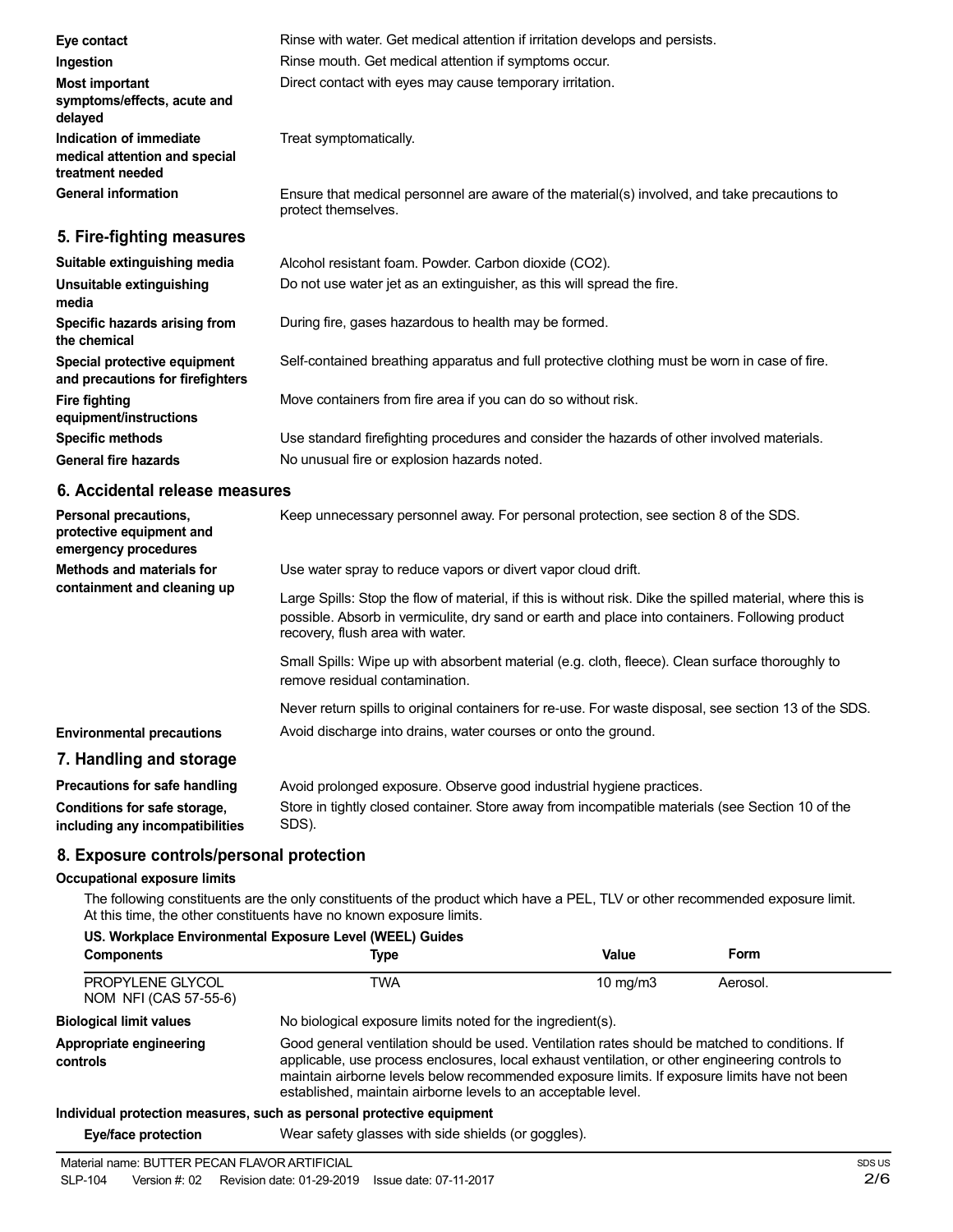| <b>Skin protection</b><br>Hand protection               | Wear appropriate chemical resistant gloves.                                                                                                                                                                                 |
|---------------------------------------------------------|-----------------------------------------------------------------------------------------------------------------------------------------------------------------------------------------------------------------------------|
| <b>Other</b>                                            | Wear suitable protective clothing.                                                                                                                                                                                          |
| <b>Respiratory protection</b><br><b>Thermal hazards</b> | In case of insufficient ventilation, wear suitable respiratory equipment.<br>Wear appropriate thermal protective clothing, when necessary.                                                                                  |
| <b>General hygiene</b><br>considerations                | Always observe good personal hygiene measures, such as washing after handling the material<br>and before eating, drinking, and/or smoking. Routinely wash work clothing and protective<br>equipment to remove contaminants. |

# **9. Physical and chemical properties**

| Appearance                                        |                                                                                               |
|---------------------------------------------------|-----------------------------------------------------------------------------------------------|
| <b>Physical state</b>                             | Liquid.                                                                                       |
| <b>Form</b>                                       | Liquid.                                                                                       |
| Color                                             | Not available.                                                                                |
| Odor                                              | Not available.                                                                                |
| <b>Odor threshold</b>                             | Not available.                                                                                |
| pH                                                | Not available.                                                                                |
| Melting point/freezing point                      | -74.2 $\degree$ F (-59 $\degree$ C) estimated                                                 |
| Initial boiling point and boiling<br>range        | 370.76 °F (188.2 °C) estimated                                                                |
| <b>Flash point</b>                                | > 200.0 °F (> 93.3 °C) Closed Cup                                                             |
| <b>Evaporation rate</b>                           | Not available.                                                                                |
| Flammability (solid, gas)                         | Not applicable.                                                                               |
| Upper/lower flammability or explosive limits      |                                                                                               |
| <b>Flammability limit - lower</b><br>(%)          | Not available.                                                                                |
| Flammability limit - upper<br>(%)                 | Not available.                                                                                |
| Explosive limit - lower (%)                       | Not available.                                                                                |
| Explosive limit - upper (%)                       | Not available.                                                                                |
| Vapor pressure                                    | 0.14 hPa estimated                                                                            |
| Vapor density                                     | Not available.                                                                                |
| <b>Relative density</b>                           | Not available.                                                                                |
| Solubility(ies)                                   |                                                                                               |
| Solubility (water)                                | Not available.                                                                                |
| <b>Partition coefficient</b><br>(n-octanol/water) | Not available.                                                                                |
| Auto-ignition temperature                         | 700 °F (371.11 °C) estimated                                                                  |
| <b>Decomposition temperature</b>                  | Not available.                                                                                |
| <b>Viscosity</b>                                  | Not available.                                                                                |
| <b>Other information</b>                          |                                                                                               |
| <b>Explosive properties</b>                       | Not explosive.                                                                                |
| <b>Flammability class</b>                         | Combustible IIIB estimated                                                                    |
| <b>Oxidizing properties</b>                       | Not oxidizing.                                                                                |
| <b>Refractive index</b>                           | 1.4088 - 1.4388                                                                               |
| <b>Specific gravity</b>                           | $1.03 - 1.06$                                                                                 |
| 10. Stability and reactivity                      |                                                                                               |
| Reactivity                                        | The product is stable and non-reactive under normal conditions of use, storage and transport. |
| <b>Chemical stability</b>                         | Material is stable under normal conditions.                                                   |
| <b>Possibility of hazardous</b><br>reactions      | No dangerous reaction known under conditions of normal use.                                   |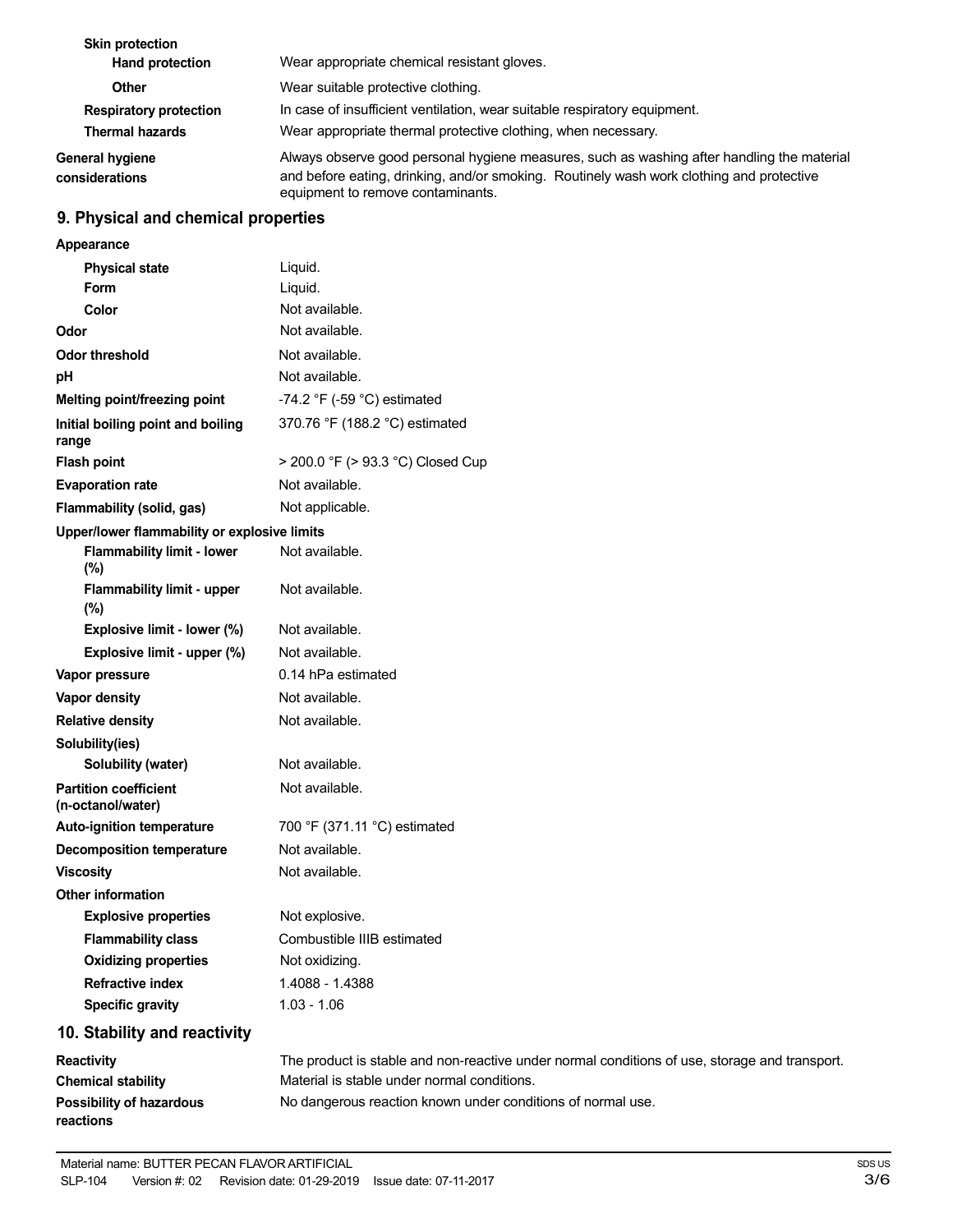| <b>Conditions to avoid</b>                 | Keep away from heat, hot surfaces, sparks, open flames and other ignition sources. Avoid<br>temperatures exceeding the flash point. Contact with incompatible materials. |
|--------------------------------------------|--------------------------------------------------------------------------------------------------------------------------------------------------------------------------|
| Incompatible materials                     | Strong oxidizing agents.                                                                                                                                                 |
| <b>Hazardous decomposition</b><br>products | No hazardous decomposition products are known.                                                                                                                           |

## **11. Toxicological information**

#### **Information on likely routes of exposure**

| <b>Inhalation</b>                                                                  | Prolonged inhalation may be harmful.                                                                                                                                                                  |
|------------------------------------------------------------------------------------|-------------------------------------------------------------------------------------------------------------------------------------------------------------------------------------------------------|
| <b>Skin contact</b>                                                                | No adverse effects due to skin contact are expected.                                                                                                                                                  |
| Eye contact                                                                        | Direct contact with eyes may cause temporary irritation.                                                                                                                                              |
| Ingestion                                                                          | Expected to be a low ingestion hazard.                                                                                                                                                                |
| Symptoms related to the<br>physical, chemical and<br>toxicological characteristics | Direct contact with eyes may cause temporary irritation.                                                                                                                                              |
| Information on toxicological effects                                               |                                                                                                                                                                                                       |
| <b>Acute toxicity</b>                                                              | Not available.                                                                                                                                                                                        |
| <b>Skin corrosion/irritation</b>                                                   | Prolonged skin contact may cause temporary irritation.                                                                                                                                                |
| Serious eye damage/eye<br>irritation                                               | Direct contact with eyes may cause temporary irritation.                                                                                                                                              |
| Respiratory or skin sensitization                                                  |                                                                                                                                                                                                       |
| <b>Respiratory sensitization</b>                                                   | Not a respiratory sensitizer.                                                                                                                                                                         |
| <b>Skin sensitization</b>                                                          | This product is not expected to cause skin sensitization.                                                                                                                                             |
| Germ cell mutagenicity                                                             | No data available to indicate product or any components present at greater than 0.1% are<br>mutagenic or genotoxic.                                                                                   |
| Carcinogenicity                                                                    | Not classifiable as to carcinogenicity to humans.                                                                                                                                                     |
| IARC Monographs. Overall Evaluation of Carcinogenicity                             |                                                                                                                                                                                                       |
| Not listed.<br>Not regulated.<br>Not listed.                                       | OSHA Specifically Regulated Substances (29 CFR 1910.1001-1052)<br>US. National Toxicology Program (NTP) Report on Carcinogens                                                                         |
| <b>Reproductive toxicity</b>                                                       | This product is not expected to cause reproductive or developmental effects.                                                                                                                          |
| Specific target organ toxicity -<br>single exposure                                | Not classified.                                                                                                                                                                                       |
| Specific target organ toxicity -<br>repeated exposure                              | Not classified.                                                                                                                                                                                       |
| <b>Aspiration hazard</b>                                                           | Not an aspiration hazard.                                                                                                                                                                             |
| <b>Chronic effects</b>                                                             | Prolonged inhalation may be harmful.                                                                                                                                                                  |
| 12. Ecological information                                                         |                                                                                                                                                                                                       |
| <b>Ecotoxicity</b>                                                                 | The product is not classified as environmentally hazardous. However, this does not exclude the<br>possibility that large or frequent spills can have a harmful or damaging effect on the environment. |
| Persistence and degradability                                                      | No data is available on the degradability of any ingredients in the mixture.                                                                                                                          |
| <b>Bioaccumulative potential</b>                                                   |                                                                                                                                                                                                       |
| Partition coefficient n-octanol / water (log Kow)<br>ETHYL VANILLIN #296           | 1.61                                                                                                                                                                                                  |
| PROPYLENE GLYCOL                                                                   | NOM NFI<br>$-0.92$<br>No data available.                                                                                                                                                              |
| <b>Mobility in soil</b><br>Other adverse effects                                   |                                                                                                                                                                                                       |
|                                                                                    | No other adverse environmental effects (e.g. ozone depletion, photochemical ozone creation<br>potential, endocrine disruption, global warming potential) are expected from this component.            |
| 13. Disposal considerations                                                        |                                                                                                                                                                                                       |
| <b>Disposal instructions</b>                                                       | Collect and reclaim or dispose in sealed containers at licensed waste disposal site.                                                                                                                  |
| <b>Local disposal regulations</b>                                                  | Dispose in accordance with all applicable regulations.                                                                                                                                                |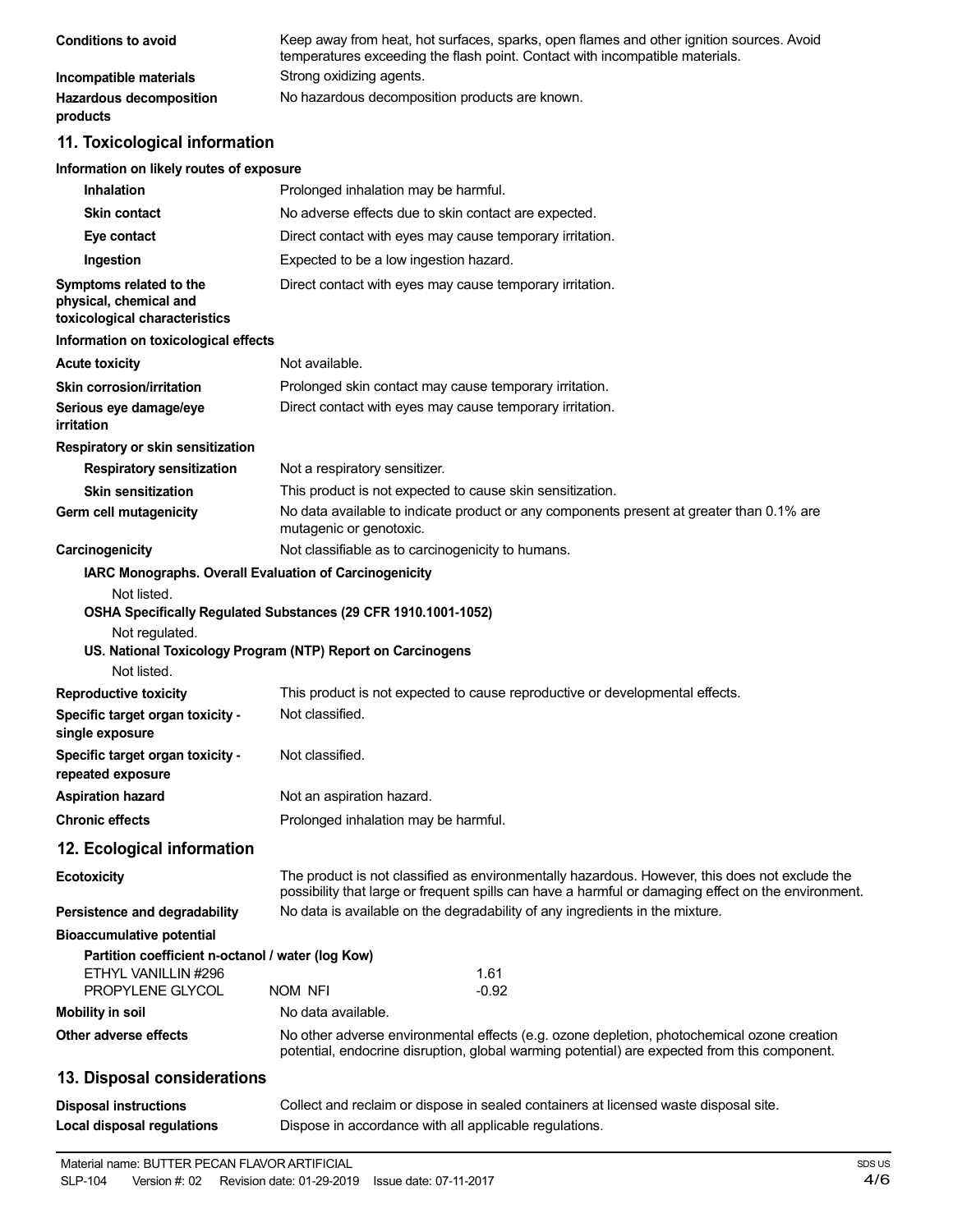| Hazardous waste code                                                           | The waste code should be assigned in discussion between the user, the producer and the waste<br>disposal company.                                                                                                      |                        |  |
|--------------------------------------------------------------------------------|------------------------------------------------------------------------------------------------------------------------------------------------------------------------------------------------------------------------|------------------------|--|
| Waste from residues / unused<br>products                                       | Dispose of in accordance with local regulations. Empty containers or liners may retain some<br>product residues. This material and its container must be disposed of in a safe manner (see:<br>Disposal instructions). |                        |  |
| <b>Contaminated packaging</b>                                                  | Since emptied containers may retain product residue, follow label warnings even after container is<br>emptied. Empty containers should be taken to an approved waste handling site for recycling or<br>disposal.       |                        |  |
| 14. Transport information                                                      |                                                                                                                                                                                                                        |                        |  |
| <b>DOT</b>                                                                     |                                                                                                                                                                                                                        |                        |  |
| Not regulated as dangerous goods.                                              |                                                                                                                                                                                                                        |                        |  |
| <b>IATA</b>                                                                    |                                                                                                                                                                                                                        |                        |  |
| Not regulated as dangerous goods.<br><b>IMDG</b>                               |                                                                                                                                                                                                                        |                        |  |
| Not regulated as dangerous goods.                                              |                                                                                                                                                                                                                        |                        |  |
| Transport in bulk according to<br>Annex II of MARPOL 73/78 and<br>the IBC Code | Not established.                                                                                                                                                                                                       |                        |  |
| 15. Regulatory information                                                     |                                                                                                                                                                                                                        |                        |  |
| <b>US federal regulations</b>                                                  | This product is not known to be a "Hazardous Chemical" as defined by the OSHA Hazard<br>Communication Standard, 29 CFR 1910.1200.                                                                                      |                        |  |
| <b>Toxic Substances Control Act (TSCA)</b>                                     |                                                                                                                                                                                                                        |                        |  |
|                                                                                | TSCA Section 12(b) Export Notification (40 CFR 707, Subpt. D)                                                                                                                                                          |                        |  |
| Not regulated.<br>CERCLA Hazardous Substance List (40 CFR 302.4)               |                                                                                                                                                                                                                        |                        |  |
| Not listed.                                                                    |                                                                                                                                                                                                                        |                        |  |
| SARA 304 Emergency release notification                                        |                                                                                                                                                                                                                        |                        |  |
| Not regulated.                                                                 |                                                                                                                                                                                                                        |                        |  |
| Not regulated.                                                                 | OSHA Specifically Regulated Substances (29 CFR 1910.1001-1052)                                                                                                                                                         |                        |  |
| Superfund Amendments and Reauthorization Act of 1986 (SARA)                    |                                                                                                                                                                                                                        |                        |  |
| SARA 302 Extremely hazardous substance                                         |                                                                                                                                                                                                                        |                        |  |
| Not listed.                                                                    |                                                                                                                                                                                                                        |                        |  |
| SARA 311/312 Hazardous<br>chemical                                             | No (Exempt)                                                                                                                                                                                                            |                        |  |
| SARA 313 (TRI reporting)<br>Not regulated.                                     |                                                                                                                                                                                                                        |                        |  |
| Other federal regulations                                                      |                                                                                                                                                                                                                        |                        |  |
|                                                                                | Clean Air Act (CAA) Section 112 Hazardous Air Pollutants (HAPs) List                                                                                                                                                   |                        |  |
| Not regulated.                                                                 | Clean Air Act (CAA) Section 112(r) Accidental Release Prevention (40 CFR 68.130)                                                                                                                                       |                        |  |
| Not regulated.<br><b>Safe Drinking Water Act</b>                               | Not regulated.                                                                                                                                                                                                         |                        |  |
| (SDWA)                                                                         |                                                                                                                                                                                                                        |                        |  |
| <b>US state regulations</b>                                                    |                                                                                                                                                                                                                        |                        |  |
| <b>California Proposition 65</b>                                               |                                                                                                                                                                                                                        |                        |  |
| more information go to www.P65Warnings.ca.gov.                                 | California Safe Drinking Water and Toxic Enforcement Act of 1986 (Proposition 65): This material<br>is not known to contain any chemicals currently listed as carcinogens or reproductive toxins. For                  |                        |  |
| <b>International Inventories</b>                                               |                                                                                                                                                                                                                        |                        |  |
| Country(s) or region                                                           | Inventory name                                                                                                                                                                                                         | On inventory (yes/no)* |  |
| Australia                                                                      | Australian Inventory of Chemical Substances (AICS)                                                                                                                                                                     | No.                    |  |
| Canada                                                                         | Domestic Substances List (DSL)                                                                                                                                                                                         | No.                    |  |
| Canada                                                                         | Non-Domestic Substances List (NDSL)                                                                                                                                                                                    | No                     |  |